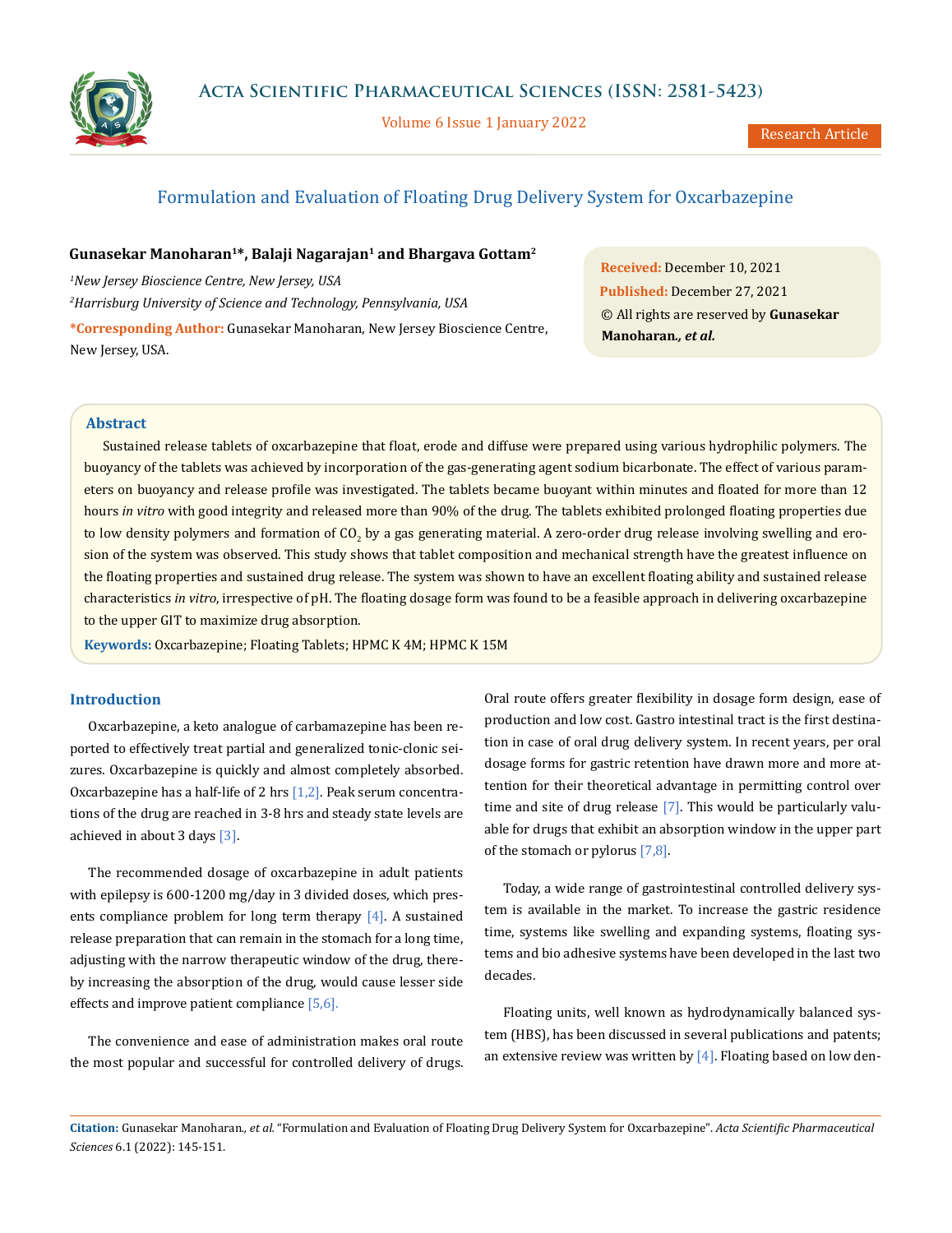sity polymers [9,10], empty globular shells [11], multilayered polymer films  $[12]$ , polycarbonate spheres  $[13]$  gel-type matrix  $[14]$ foaming microcapsules  $[15]$  foaming polystyrenes  $[16]$ , CO<sub>2</sub> generation  $[17]$ , low-density dry solid systems  $[18]$ , sodium alginate beads [19] have been developed.

In the present study, floating tablets with density <1 were prepared using different polymers. The effect of hardness, pH, stirring speed, storage, polymer and effervescent agent concentration on buoyancy and release profile was investigated.

#### **Materials and Methods**

#### **Materials**

Oxcarbazepine was obtained as a gift sample from Zydus Healthcare Ltd, India. Hydroxy propyl methyl cellulose (HPMC K 4M and HPMC K 15M, Sun Pharmaceuticals, India), Carbopol 934 P and Eudragit RL (Torrent Pharmaceuticals, India), Cross Carboxy Methyl Cellulose (Cross CMC, Genuine Chemicals, India), Sodium Lauryl Sulphate (SLS, Nice Chemicals, India). A multi- punch machine (Cadmach, India) and UV-VIS spectrophotometer (UV-1601, Shimadzu, Japan) were used. All other materials were of pharmaceutical or analytical grade.

#### **Preparation of floating tablets**

Floating tablets were prepared by both wet granulation and direct compression method. In the wet granulation method, granules were prepared using absolute ethanol as granulating agent. Lubricants and glidants were added one after to the granules and mixed each time by tumbling process in a dry bottle. Accurately weighed amount of granules (containing 240 mg of drug and polymers) were placed on the die cavity and a preparatory pressing was made. Thereafter, second component that contained a loading dose (60 mg of drug and 20 mg of pre-gelatinized starch) as a powder mixture was added and the final tablets were compressed with a suitable compression force such that the tablet hardness was 2, 4 and 8 kg/cm<sup>2</sup>.

 In the direct compression method, the powders after passing through appropriate sieves were mixed and compressed directly in a similar method mentioned above. The amount of polymers was optimized to obtain formulations that would afford 90% release of the drug in 12 hrs. The formulae for different trial formulations are given table 1.

|                    |      |      |                |                | 146            |
|--------------------|------|------|----------------|----------------|----------------|
| <b>Ingredients</b> | F1   | F2   | F <sub>3</sub> | F <sub>4</sub> | F <sub>5</sub> |
|                    | (mg) | (mg) | (mg)           | (mg)           | (mg)           |
| Oxcarbazepine      | 300  | 300  | 300            | 300            | 300            |
| <b>HPMC K4M</b>    | 75   | 40   | 25             | 25             | 40             |
| HPMC K15M          |      |      | 50             |                |                |
| Carbopol 934 P     |      |      |                | 50             |                |
| Cross CMC          |      |      |                |                | 35             |
| Eudragit RL        |      | 35   |                |                |                |
| Sodium bicarbonate | 75   | 75   | 75             | 75             | 75             |
| Calcium carbonate  | 10   | 10   | 10             | 10             | 10             |
| Pre-gelatinized    | 20   | 20   | 20             | 20             | 20             |
| starch             | 15   | 15   | 15             | 15             | 15             |
| Magnesium stearate | 5    | 5    | 5              | 5              | 5              |
| Talc               |      |      |                |                |                |

**Table 1:** Formulae of different trail formulations.

#### **Dissolution study**

USP XXII dissolution test II was used to study drug release. Artificial gastric juice 900 ml (pH 1.2. 0.1 N HCl and 1% SLS) was used as the dissolution medium. The paddle stirrer was lowered so that the lower end of the stirrer was 25 mm above from the base of the flask. The temperature was maintained at  $37^{\circ}$ C  $\pm$  1 $^{\circ}$ C with a stirring speed of 75 rpm. Aliquots (5 ml) were withdrawn at predetermined time intervals and replaced by an equivalent volume of fresh solvent. The amount of drug dissolved was measured spectrophotometrically at 255nm.

#### **Buoyancy test**

Tablets were placed in a 400ml flask containing 0.1N HCl (pH 1.2) maintained at 370 C. The time needed for the tablets to become afloat, and the floating duration were determined.

## **Results and Discussion**

Tablets with hardness of 2 and 4  $\text{kg/cm}^2$  prepared by direct compression showed poor floating and sustained release properties. Tablets started to float slowly, but disintegrated completely within 5 minutes. Fragments of the tablets were floating up to 6 hrs. Tablets with hardness of 8 kg/cm² floated after 30 minutes and disintegrated within two hours. The powder mixture was free flowing, non-segregating and compressible mixture, but it was found that direct compression was not suitable for preparing floating tablets of oxcarbazepine. As shown in table 2, tablet formulations prepared by wet granulation method with a hardness of  $4 \text{ kg/cm}^2$ showed good floating properties and sustained release up to 12

**Citation:** Gunasekar Manoharan*., et al.* "Formulation and Evaluation of Floating Drug Delivery System for Oxcarbazepine". *Acta Scientific Pharmaceutical Sciences* 6.1 (2022): 145-151.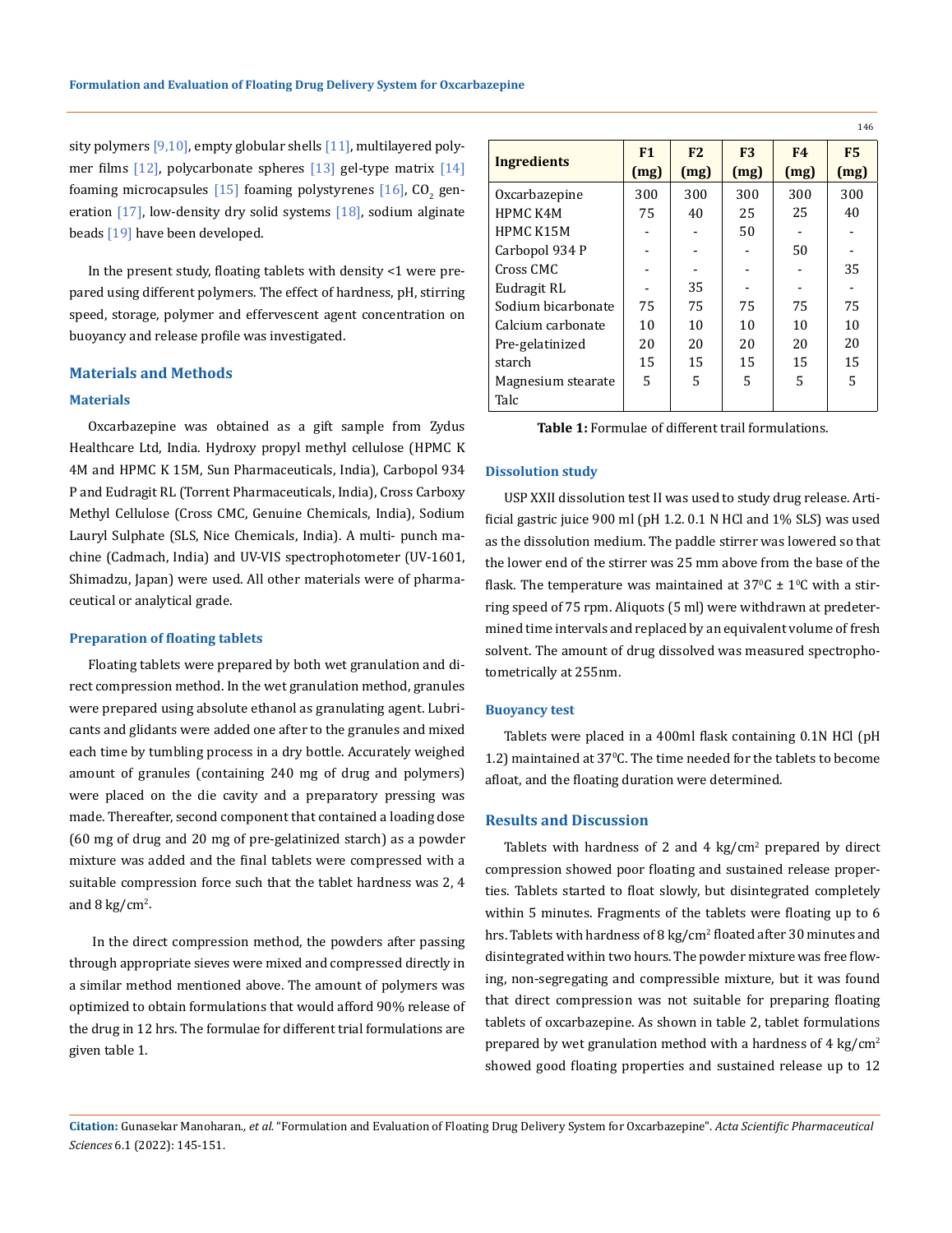hours. Tablet formulations with 2 kg/cm<sup>2</sup> eroded quickly whereas tablet formulations with 8 kg/ $cm<sup>2</sup>$  sustained the drug release for 24 hours and floated for more than 24 hours. Further tablet formulations prepared by wet granulation method with a hardness of 4 kg/cm<sup>2</sup> were taken for all further studies since they showed good floating and release properties.

| <b>Formulation</b> | <b>Buoyancy</b><br>time (mins) | <b>Floating</b><br>duration<br>(hrs) | <b>Matrix integrity</b> |
|--------------------|--------------------------------|--------------------------------------|-------------------------|
| F1                 |                                | 16                                   | Very good, eroded       |
|                    |                                |                                      | very slowly             |
| F2                 |                                |                                      |                         |
|                    | 8                              | 12                                   | Average, eroded         |
| F3                 |                                |                                      | quickly                 |
|                    |                                | 16                                   | Very good, eroded       |
|                    |                                |                                      | very slowly             |
| F4                 | 10                             | 14                                   | Good, eroded slowly     |
| F5                 | 18                             | 12                                   | Poor, eroded quickly    |

**Table 2:** Buoyancy time, floating time, and matrix integrity of tablet formulations prepared by wet granulation.

#### **Dissolution study**

Oxcarbazepine was insoluble in water and poorly soluble in organic solvents. To increase the solubility of the drug, 1% SLS was added to the dissolution media as per the FDA guidelines. The release achieved was better and consistent. Tablet formulations showed a release up to 90% at the end of the study period of 12 hours.

The cumulative percent drug release for the tablets prepared increased in the order of formulation F5>F2>F4 >F3 >F1. Once the tablet came in contact with the dissolution medium, the loading dose (60mg) was released rapidly. Because the gas generated is trapped in and protected by the gel formed by the hydration of HPMC, successful floating properties were seen in all tablet formulations. Formulations F5 and F2 were found to erode quickly, and release rate of the drug was higher when compared to other formulations. Cross CMC did not contribute much to the floating and sustained release properties.

In F2, since Eudragit RL is more hydrophilic, hydrated faster and eroded quickly. In F4 the presence of carbopol with HPMC controlled the swelling rate and the tablets eroded slowly. It is reported that, provided that the tablet remains buoyant on the gastric fluid, the presence of carbopol could possibly aid in retaining the tablet, on oral ingestion, within the stomach by assisting in the adhesion of the dosage form on the gastric wall, which may add ease in enhancing the tablet gastric residence time. Moreover, incorporation of carbopol within the formulation may assist in the protection of the drug from being attacked by food components when the dosage form is co administered with food by minimizing drug-food contact, which in turn could possibly result in enhancement of the drug bioavailability.

In formulations F1 and F3 where HPMC K4M and HPMC K15M are used, a great and stable persistent buoyancy was obtained. The generated buoyancy was great such that, the tablets floated within 1 minute. The formulations had good matrix integrity with less swelling and sustained the release of the drug up to 14 hours.

Data of the *in vitro* release were fitted to different equations and kinetic models to explain the release kinetics of oxcarbazepine from these floating tablet formulations. All the profiles fitted with a zero-order equation or Korsemeyer model. It was considered that oxcarbazepine was released from the tablet formulation by diffusion with zero order kinetics. Since formulations FI and F3 showed good floating and sustained release characteristics when compared to other formulations, they were selected to study the effects of various parameters on floating and drug release properties. The dissolution profiles of the formulations are shown in figure 1.



**Figure 1:** Dissolution profile of various floating tablet formulations (Each data point is the mean of three determinations).

**Citation:** Gunasekar Manoharan*., et al.* "Formulation and Evaluation of Floating Drug Delivery System for Oxcarbazepine". *Acta Scientific Pharmaceutical Sciences* 6.1 (2022): 145-151.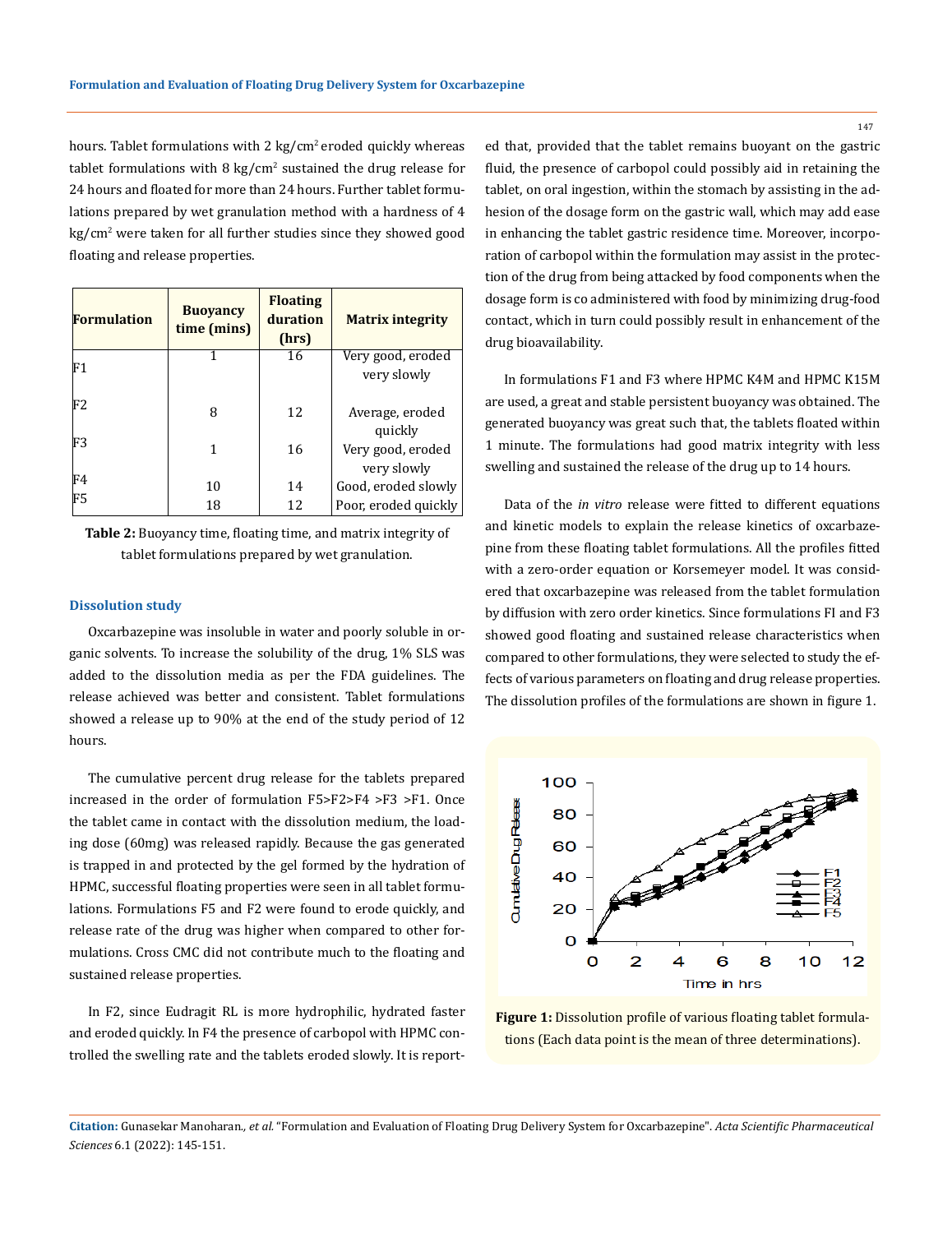# **Effect of various parameters on drug release and floating time Effect of stirring speed**

The effect of stirring speed on the dissolution profiles (Figure 2) was studied at stirring rates of 50 and 100 rpm for F1 and F3. The tablets of both formulations floated within 45 seconds at 100rpm. It was observed that increasing the rate of agitation had a very small difference for drug release and floating time at two different rotating speeds, because of higher concentrations of HPMC in these formulations. This in turn can be explained by the fact that the amount of HPMC was the key factor determining the *in vitro* drug release.



**Figure 2a:** Effect of stirring speed on dissolution profile of F1 (Each data point is the mean of three determinations).





### **Effect of hardness**

The effect of hardness on dissolution profiles of the formulations F1 and F3 are shown in Figure 3a. It was observed that the time taken by the tablets to become afloat increased as the hardness increased. Tablet formulations with hardness 2  $\text{kg}/\text{ cm}^2$  floated in less than 30 seconds (Figure 3b). Tablets with hardness 8 kg/ cm<sup>2</sup> took nearly 3 minutes to become afloat and remained floating for nearly 17 hours releasing 85% of the drug. A lower hardness resulted in tablets with a higher porosity, which facilitated the water penetration and therefore the effervescent reaction. In addition, the initial density of the softer tablets was lower. A difference in tablet hardness reflects difference in tablet density and porosity, which are supposed to result in different release patterns of the drug by affecting the rate of penetration of the dissolution fluid at the surface of the tablet and formation of the gel barrier. Therefore, such an effect is expected to be prominent during the initial phase of the dissolution curve. Results showed that tablet hardness had little effect on the release profile. This can be attributed to the fact that variation in the release pattern as a result of differences in tablet density and porosity during the initial phase of dissolution could possibly be diminished by the high affinity of the polymer (HPMC) to the aqueous solution.



**Figure 3a:** Effect of hardness on dissolution profile of F1 (Each data point is the mean of three determinations).

**Citation:** Gunasekar Manoharan*., et al.* "Formulation and Evaluation of Floating Drug Delivery System for Oxcarbazepine". *Acta Scientific Pharmaceutical Sciences* 6.1 (2022): 145-151.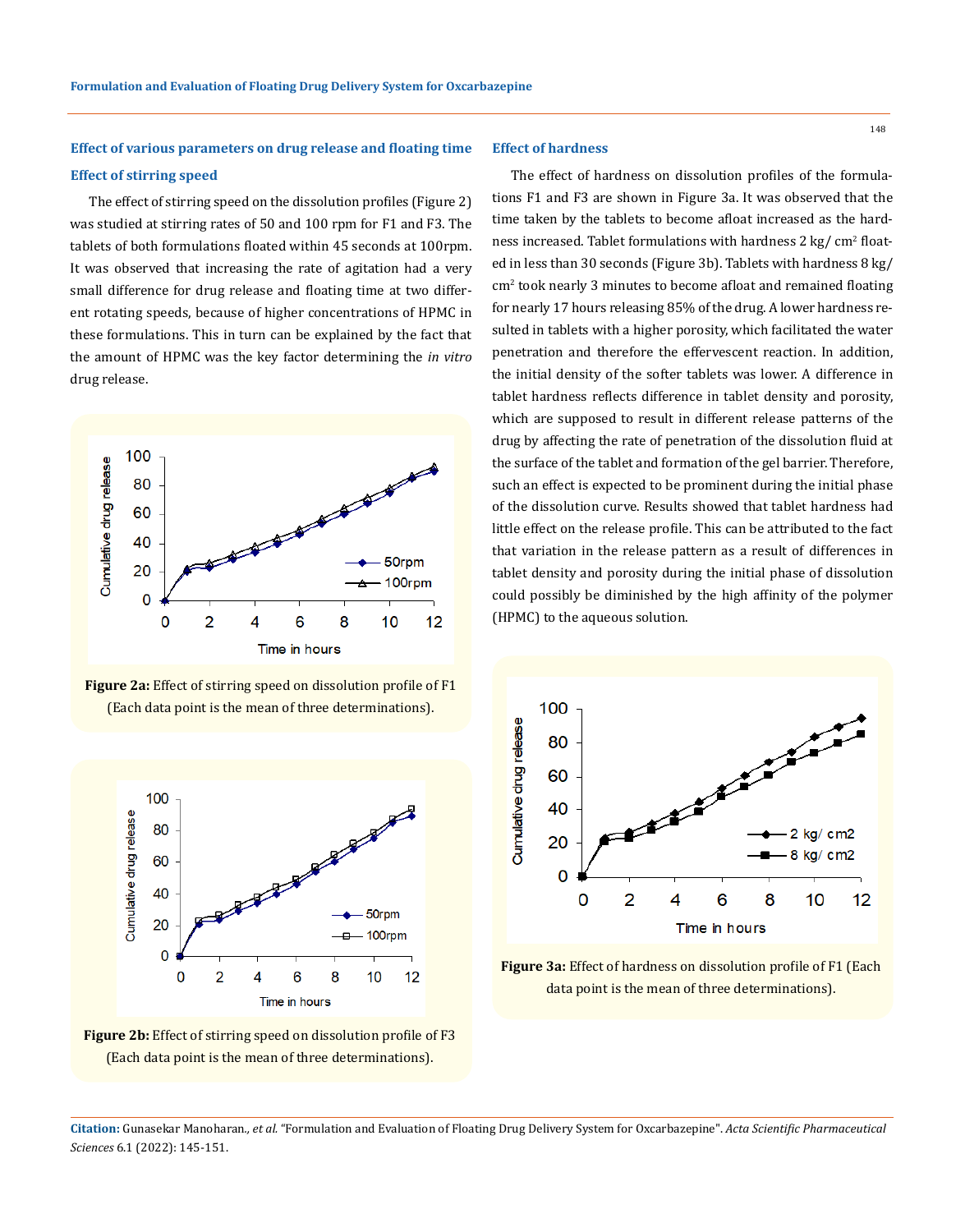

**Figure 3b:** Effect of hardness on dissolution profile of F3 (Each data point is the mean of three determinations).



is the mean of three determinations).

#### **Effect of storage time**

The effect of storage time on buoyancy time (Figure 4) and drug release for tablet formulations was studied after placing the tablets under accelerated stability condition for 90 days. For a time interval of 15 days, one tablet was taken from each formulation and the buoyancy time was determined as per the procedure.

The buoyancy time of the tablet formulations decreased when stored under accelerated stability conditions. This can be due to the presence of moisture in the surrounding, which might have lead to the formation of  $\mathsf{CO}_2$  inside the formulation that would help the tablet float instantly. There was no significant change in the

release rate of the drug in all the formulations. Moisture uptake test was performed for the tablet formulations and the increase in weight for all formulations was not more than 3%.



**Figure 4:** Effect of storage on buoyancy time (Each data point is the mean of three determinations).

#### **Effect of effervescent agents**

Tablet formulations floated for longer time periods due to the presence of adequate quantities of gas generating materials, whose  $\rm CO_{2}$  evolution was entrapped in the gel network formed by the hydrophilic polymers, thereby reducing the density of the tablet. Increasing the concentration of sodium bicarbonate from 25%w/w to 40%w/w in F1and F3 resulted in tablets that floated immediately within seconds, because of a faster and higher  $\rm CO_{2}$  generation. The release rate of the drug was increased due to the formation of large pores and faster erosion of the tablets and further the matrix integrity was lost.

Reducing the concentration of sodium bicarbonate from 25%w/w to 10%w/w, decreased the drug release rate (Figure 5a) and increased the floating time (Figure 5b). In finding the optimal amount (75 mg) of sodium bicarbonate in tablet formulations gave good sustained release profile and buoyancy properties.

It is worth mentioning here that carbonates apart from imparting buoyancy to the dosage form also provides initial alkaline microenvironment for polymers to form gel. It was found that magnesium stearate improved the buoyancy property of the tablet formulations. The beneficial effect of magnesium stearate on the buoyancy properties of the tablets is probably due to the hydrophobic nature of the compound. Water uptake and penetration through

**Citation:** Gunasekar Manoharan*., et al.* "Formulation and Evaluation of Floating Drug Delivery System for Oxcarbazepine". *Acta Scientific Pharmaceutical Sciences* 6.1 (2022): 145-151.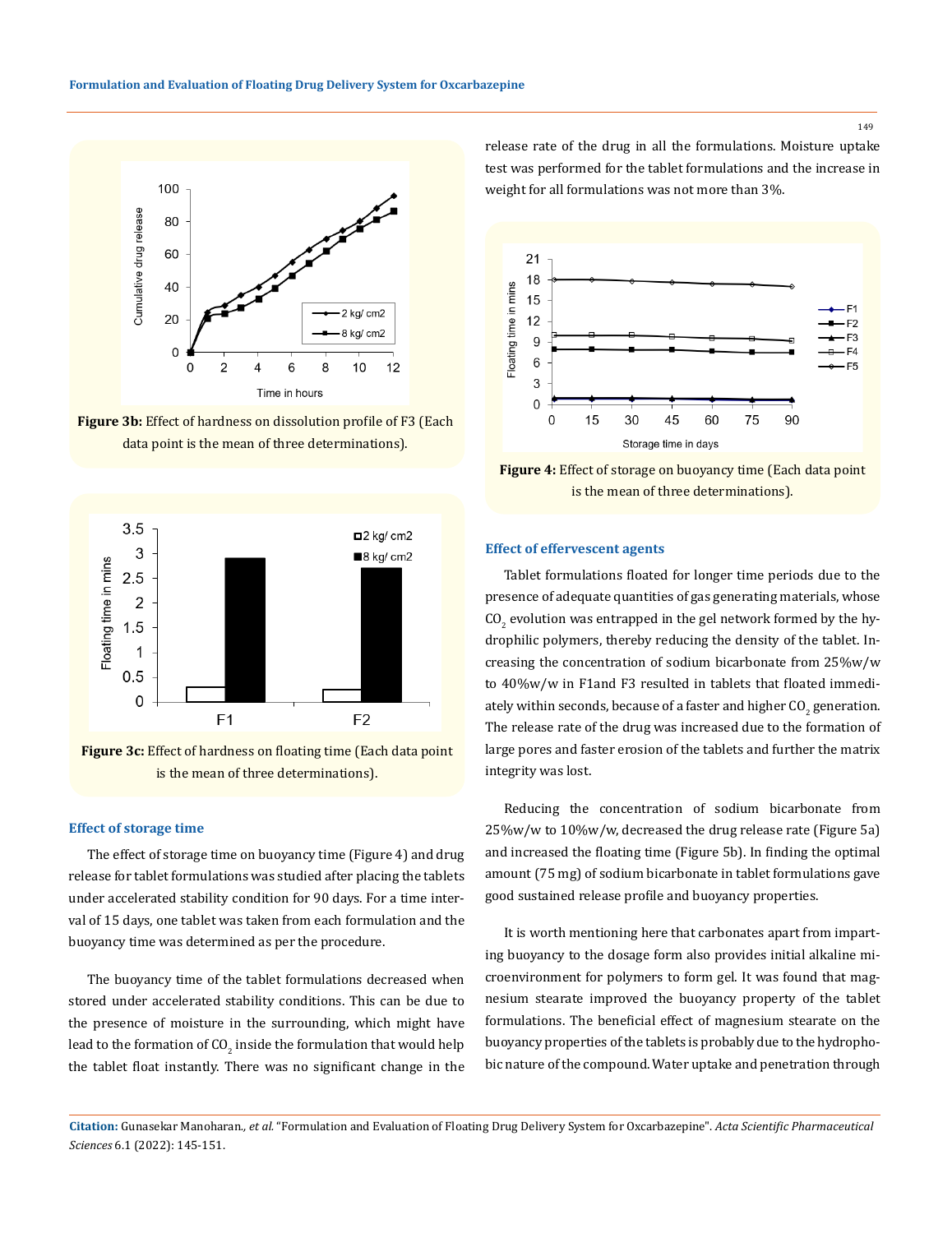the delivery system are significantly slowed down by the addition of magnesium stearate, thus improving the buoyancy property.









#### **Effect of HPMC concentration**

The effect of HPMC concentration on drug release was studied extensively for F1 (Figure 6). HPMC formed a stable hydrogel layer upon contact with the dissolution medium. The hydrogel layer therefore formed was strong enough and could inhibit further water penetration into the tablet and entrapped the generated  $CO<sub>2</sub>$ maintaining the floating capacity of the dosage form.

Increasing the HPMC concentration above 25%w/w decreased the drug release to a great extent, i.e. releasing the drug for more than 16 hrs. Tablet erosion was very slow and the matrix integrity was maintained. In contrast, the drug release was at a faster rate at below 25%w/w concentration. There was no significant change in floating time due to change in HPMC concentration.

It has been reported that higher molecular weight polymers with slower rates of polymer hydration are usually followed by enhanced floating behavior. The same phenomenon has been observed in the current study. It was seen that HPMC played a major role in the tablet formulations on buoyancy properties and drug release.



**Figure 6:** Effect of HPMC K4M on dissolution profiles (Each data point is the mean of three determinations).

# **Effect of pH**

One important problem with any sustained release formulation is the fact that many drug release rate depend upon the pH of the environment. In order to understand the influence of stomach pH after a meal on the sustained release of tablets, the dissolution test for F1was carried out at pH 2, 4 and 6 (Figure 7). It is well known that the release of a drug from a dosage form at a certain pH depends on the drug solubility and type of polymer used.

Across the range of pH values studied, the release of oxcarbazepine decreased, as there was an increase in pH. A smaller level of matrix disruption and drug solubility was observed. Tablets floated over 12 hours irrespective of the pH of the medium.



**Figure 7:** Effect of pH on dissolution profiles (Each data point is the mean of three determinations).

**Citation:** Gunasekar Manoharan*., et al.* "Formulation and Evaluation of Floating Drug Delivery System for Oxcarbazepine". *Acta Scientific Pharmaceutical Sciences* 6.1 (2022): 145-151.